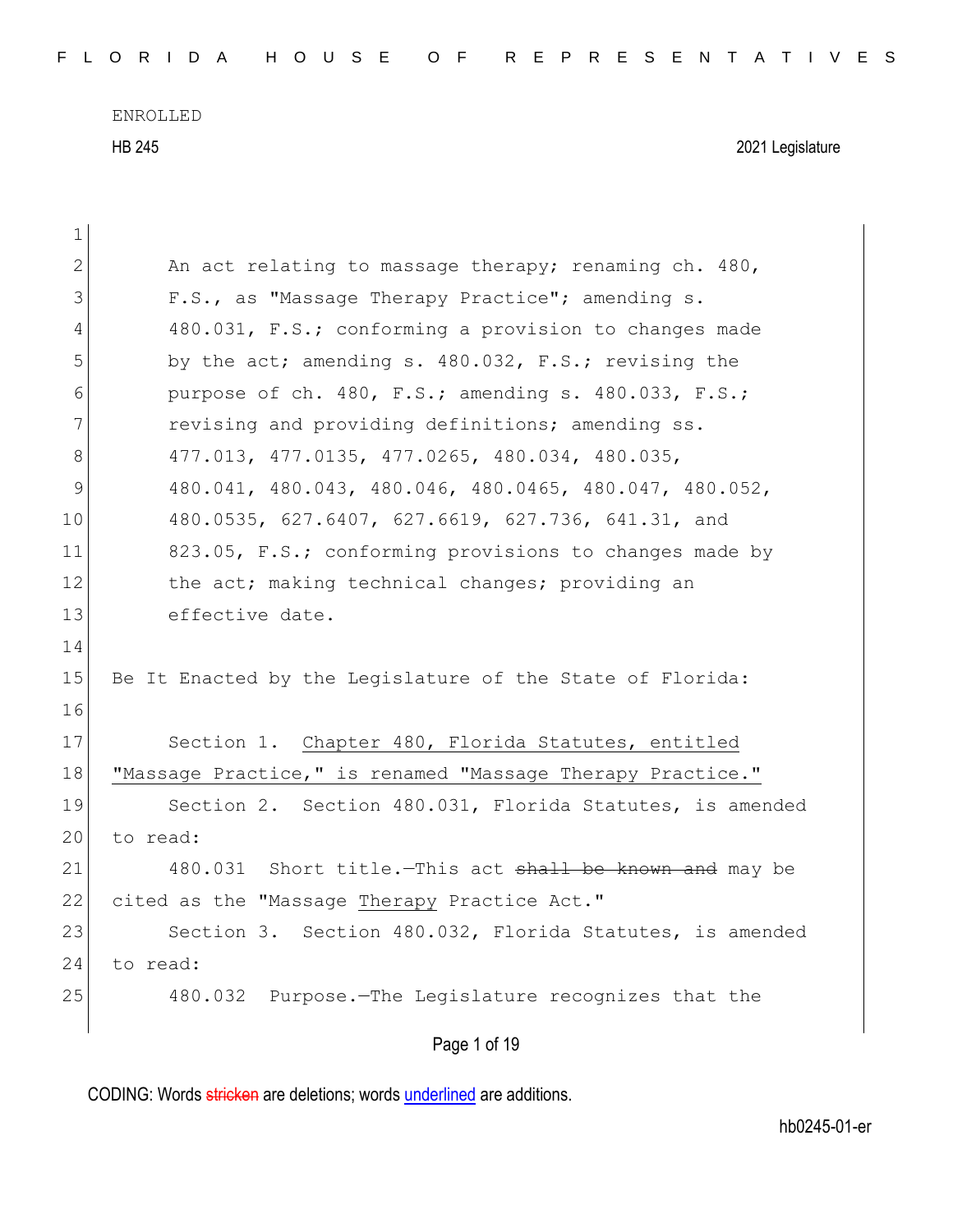HB 245 2021 Legislature

26 practice of massage therapy is potentially dangerous to the 27 public in that massage therapists must have a knowledge of 28 anatomy and physiology and an understanding of the relationship 29 between the structure and the function of the tissues being 30 treated and the total function of the body. Massage therapy is a 31 therapeutic health care practice, and regulations are necessary 32 to protect the public from unqualified practitioners. It is 33 therefore deemed necessary in the interest of public health, 34 safety, and welfare to regulate the practice of massage therapy 35 in the this state; however, restrictions shall be imposed to the 36 extent necessary to protect the public from significant and 37 discernible danger to health and yet not in such a manner which 38 will unreasonably affect the competitive market. Further, 39 consumer protection for both health and economic matters shall 40 be afforded the public through legal remedies provided for in 41 this act. 42 Section 4. Section 480.033, Florida Statutes, is amended 43 to read: 44 480.033 Definitions.—As used in this act: 45  $(1)$   $\overline{+5}$  "Apprentice" means a person approved by the board 46 to study colonic irrigation under the instruction of a licensed 47 massage therapist practicing colonic irrigation. 48 (2) $(1)$  "Board" means the Board of Massage Therapy. 49 (3)<del>(9)</del> "Board-approved massage therapy school" means a 50 facility that meets minimum standards for training and

Page 2 of 19

CODING: Words stricken are deletions; words underlined are additions.

hb0245-01-er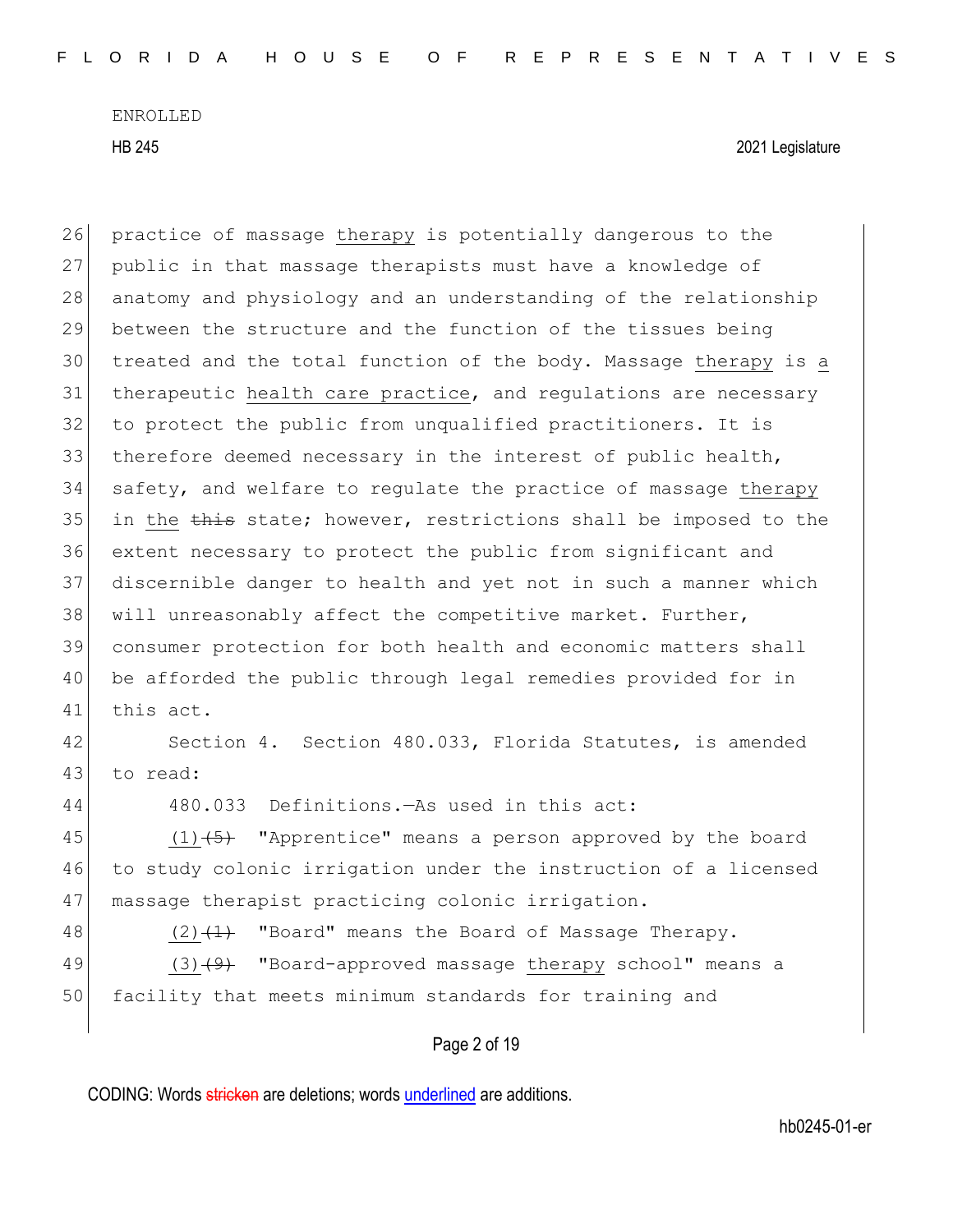51 curriculum as determined by rule of the board and that is 52 licensed by the Department of Education pursuant to chapter 1005 53 or the equivalent licensing authority of another state or is 54 within the public school system of this state or a college or 55 university that is eligible to participate in the William L. 56 Boyd, IV, Effective Access to Student Education Grant Program.

57 (4) $(4)$  (6) "Colonic irrigation" means a method of hydrotherapy 58 used to cleanse the colon with the aid of a mechanical device 59 and water.

60 (5) $\left(2\right)$  "Department" means the Department of Health.

61 (6) (11) "Designated establishment manager" means a massage 62 therapist who holds a clear and active license without 63 restriction, who is responsible for the operation of a massage 64 establishment in accordance with the provisions of this chapter, 65 and who is designated the manager by the rules or practices at 66 the establishment.

67 (7) "Establishment" or "massage establishment" means a 68 site or premises, or portion thereof, wherein a massage 69 therapist practices massage therapy.

70 (8)  $(10)$  "Establishment owner" means a person who has 71 ownership interest in a massage establishment. The term includes 72 an individual who holds a massage establishment license, a 73 general partner of a partnership, an owner or officer of a 74 corporation, and a member of a limited liability company and its 75 subsidiaries who holds a massage establishment license.

Page 3 of 19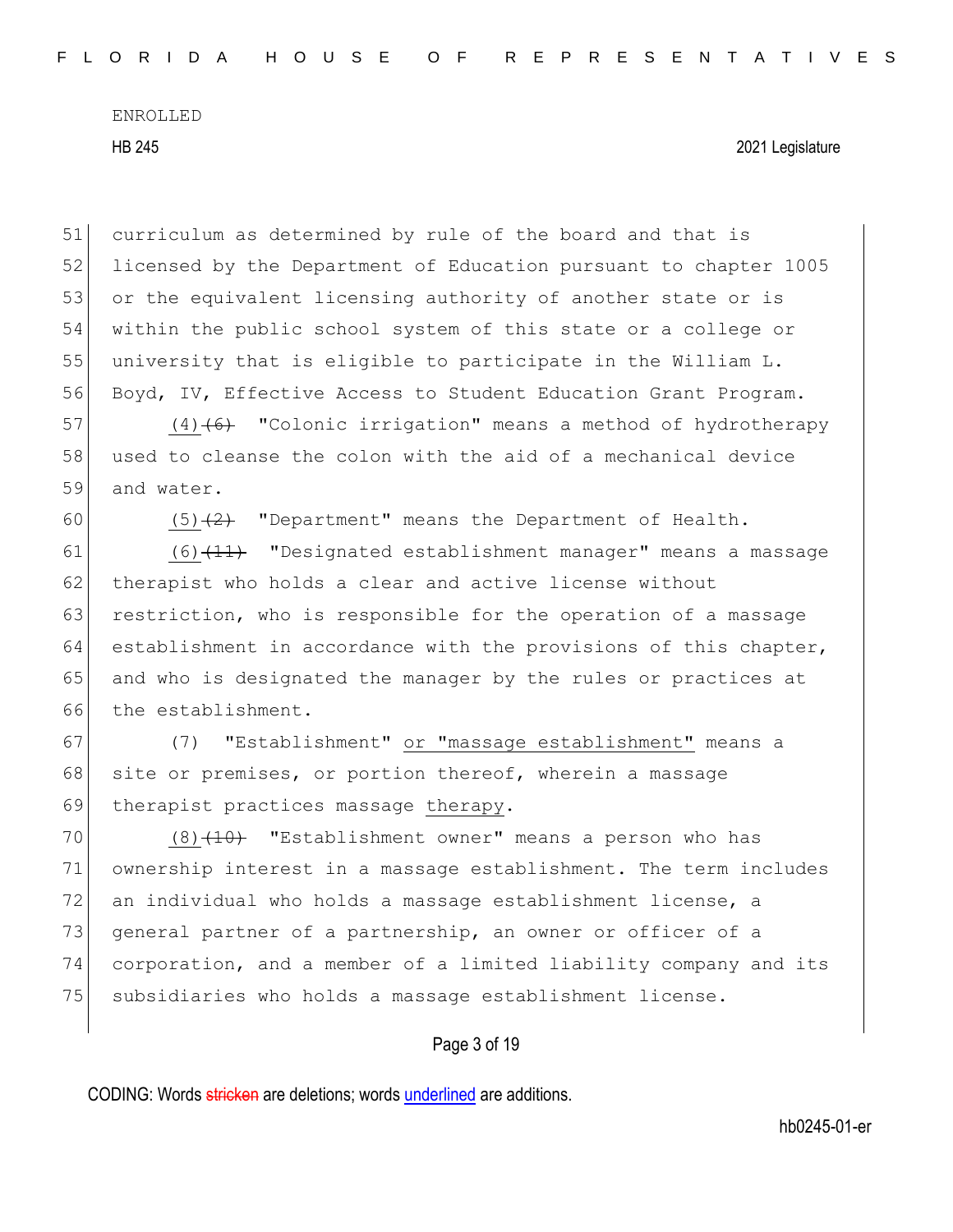76 (9) $(9)$   $(8)$  "Licensure" means the procedure by which a person, 77 hereinafter referred to as a "practitioner," applies to the 78 board for approval to practice massage or to operate an 79 establishment. 80  $(10)$   $(4)$  "Massage therapist" means a person licensed as 81 required by this act, who performs  $administers$  massage therapy, 82 including massage therapy assessment, for compensation. 83 (11) $(3)$  "Massage therapy" means the manipulation of the 84 soft tissues of the human body with the hand, foot, knee,  $arm$ , 85 or elbow, regardless of whether or not such manipulation is 86 aided by hydrotherapy, including colonic irrigation, or thermal 87 therapy; any electrical or mechanical device; or the application 88 to the human body of a chemical or herbal preparation. 89 (12) "Massage therapy assessment" means the determination 90 of the course of massage therapy treatment. 91 Section 5. Subsection (13) of section 477.013, Florida 92 Statutes, is amended to read: 93 477.013 Definitions.—As used in this chapter: 94 (13) "Skin care services" means the treatment of the skin 95 of the body, other than the head, face, and scalp, by the use of 96 a sponge, brush, cloth, or similar device to apply or remove a 97 chemical preparation or other substance, except that chemical 98 peels may be removed by peeling an applied preparation from the 99 skin by hand. Skin care services must be performed by a licensed 100 cosmetologist or facial specialist within a licensed cosmetology

# Page 4 of 19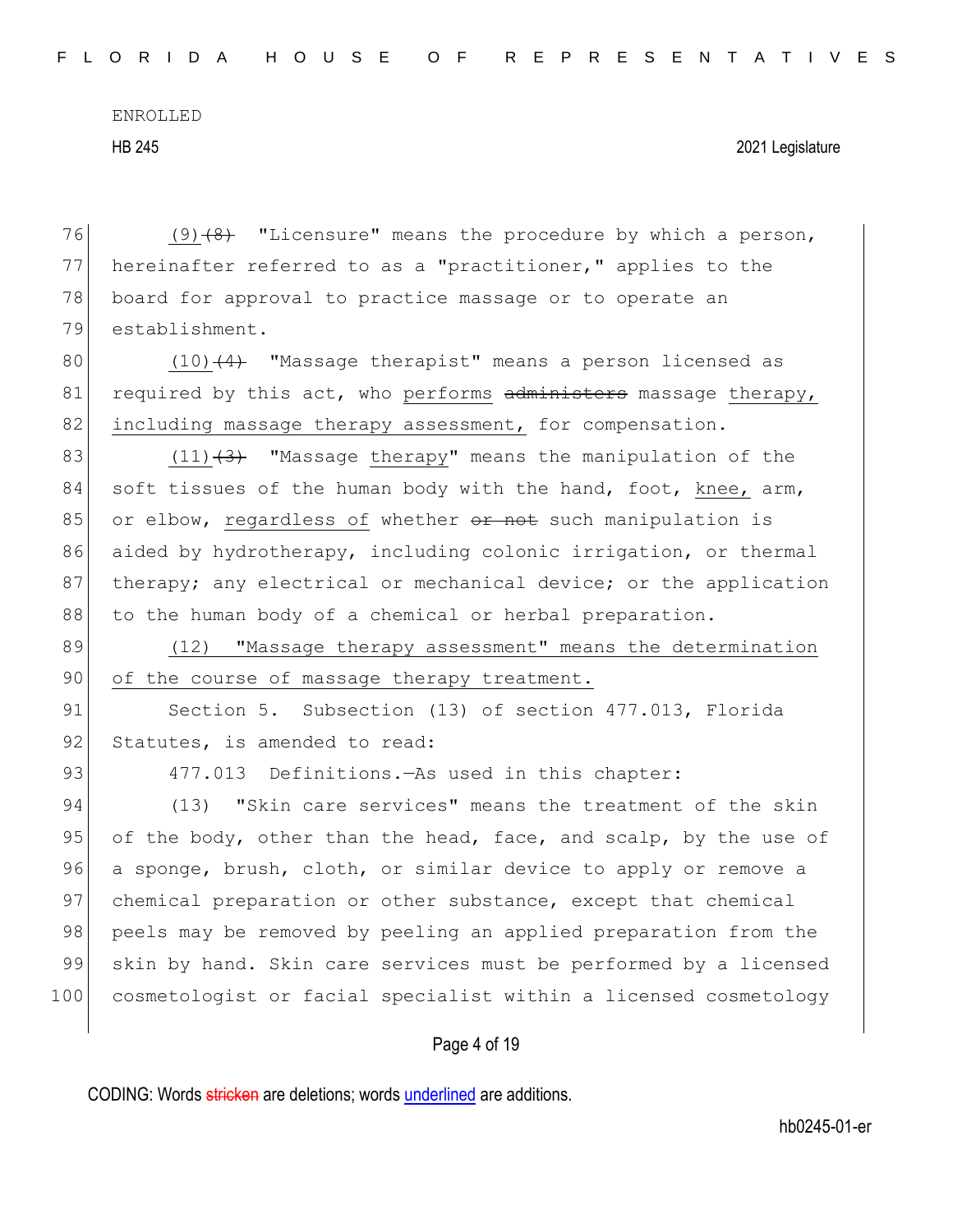F L O R I D A H O U S E O F R E P R E S E N T A T I V E S

ENROLLED HB 245 2021 Legislature

| 101 | or specialty salon, and such services may not involve massage  |
|-----|----------------------------------------------------------------|
| 102 | therapy, as defined in s. $480.033$ s. $480.033(3)$ , through  |
| 103 | manipulation of the superficial tissue.                        |
| 104 | Section 6. Paragraph (a) of subsection (1) of section          |
| 105 | 477.0135, Florida Statutes, is amended to read:                |
| 106 | 477.0135 Exemptions.-                                          |
| 107 | This chapter does not apply to the following persons<br>(1)    |
| 108 | when practicing pursuant to their professional or occupational |
| 109 | responsibilities and duties:                                   |
| 110 | Persons authorized under the laws of this state to<br>(a)      |
| 111 | practice medicine, surgery, osteopathic medicine, chiropractic |
| 112 | medicine, massage therapy, naturopathy, or podiatric medicine. |
| 113 | Section 7. Paragraph (f) of subsection (1) of section          |
| 114 | 477.0265, Florida Statutes, is amended to read:                |
| 115 | 477.0265 Prohibited acts.-                                     |
| 116 | (1)<br>It is unlawful for any person to:                       |
| 117 | Advertise or imply that skin care services, as<br>(f)          |
| 118 | performed under this chapter, have any relationship to the     |
| 119 | practice of massage therapy as defined in s. 480.033 s.        |
| 120 | 480.033(3), except those practices or activities defined in s. |
| 121 | 477.013.                                                       |
| 122 | Section 8. Subsection (4) of section 480.034, Florida          |
| 123 | Statutes, is amended to read:                                  |
| 124 | Exemptions.-<br>480.034                                        |
| 125 | An exemption granted is effective to the extent that<br>(4)    |
|     |                                                                |

Page 5 of 19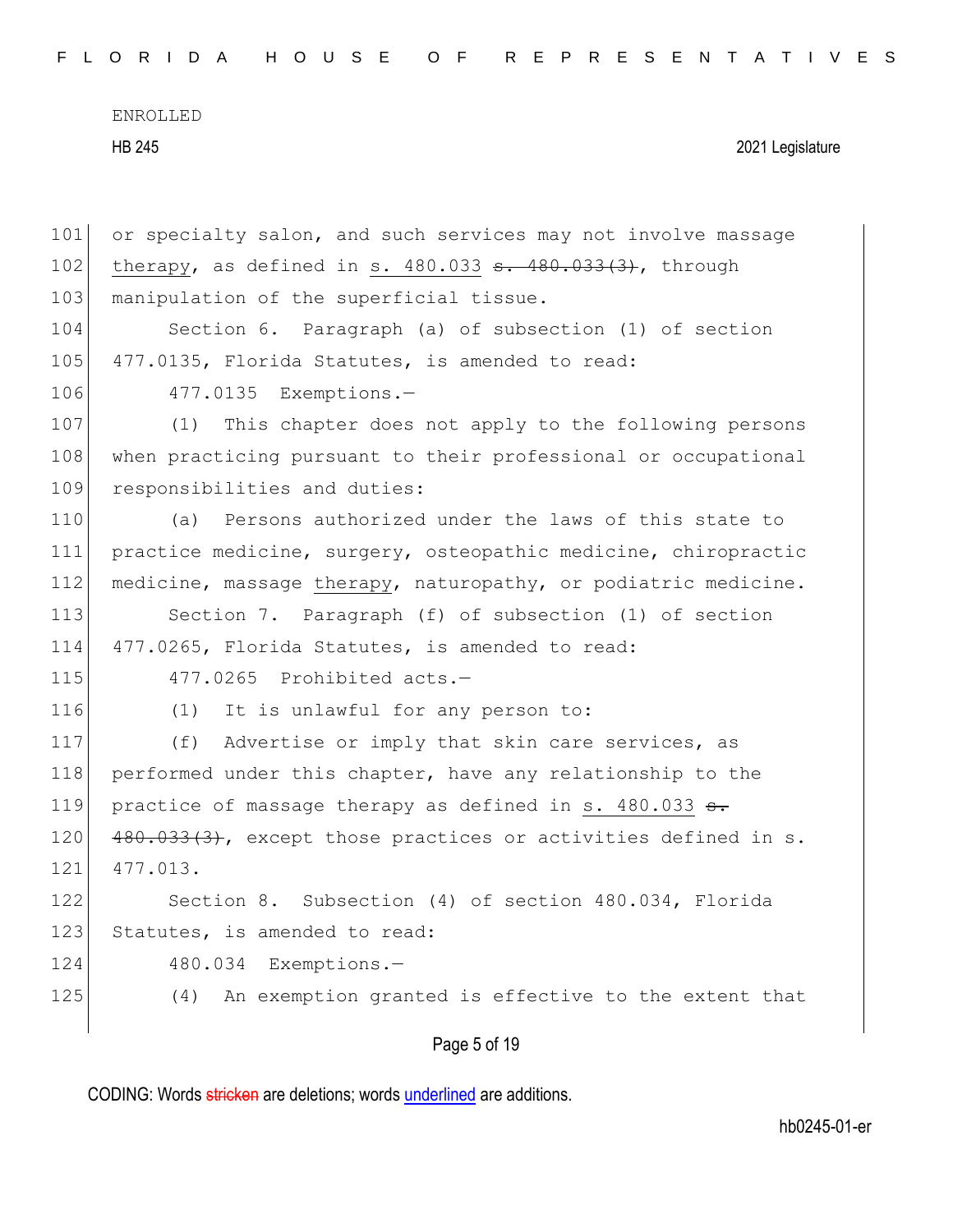| 147 | Any person is qualified for licensure as a massage<br>(1)        |
|-----|------------------------------------------------------------------|
| 146 | endorsement.-                                                    |
| 145 | 480.041 Massage therapists; qualifications; licensure;           |
| 144 | to read:                                                         |
| 143 | subsection (5) of section 480.041, Florida Statutes, are amended |
| 142 | Section 10. Subsections (1) and (4) and paragraph (b) of         |
| 141 | Senate.                                                          |
| 140 | The appointments are will be subject to confirmation by the      |
| 139 | States and a resident of this state for not less than 5 years.   |
| 138 | diploma. Each board member shall be a citizen of the United      |
| 137 | graduate or shall have received a high school equivalency        |
| 136 | shall be laypersons. Each board member shall be a high school    |
| 135 | each member for a term of 4 years. Two members of the board      |
| 134 | the date of appointment to the board. The Governor shall appoint |
| 133 | massage therapy for not less than 5 consecutive years prior to   |
| 132 | therapists and shall have been engaged in the practice of        |
| 131 | (2) Five members of the board shall be licensed massage          |
| 130 | 480.035 Board of Massage Therapy.-                               |
| 129 | Statutes, is amended to read:                                    |
| 128 | Section 9. Subsection (2) of section 480.035, Florida            |
| 127 | practice of massage therapy.                                     |
| 126 | an exempted person's practice or profession overlaps with the    |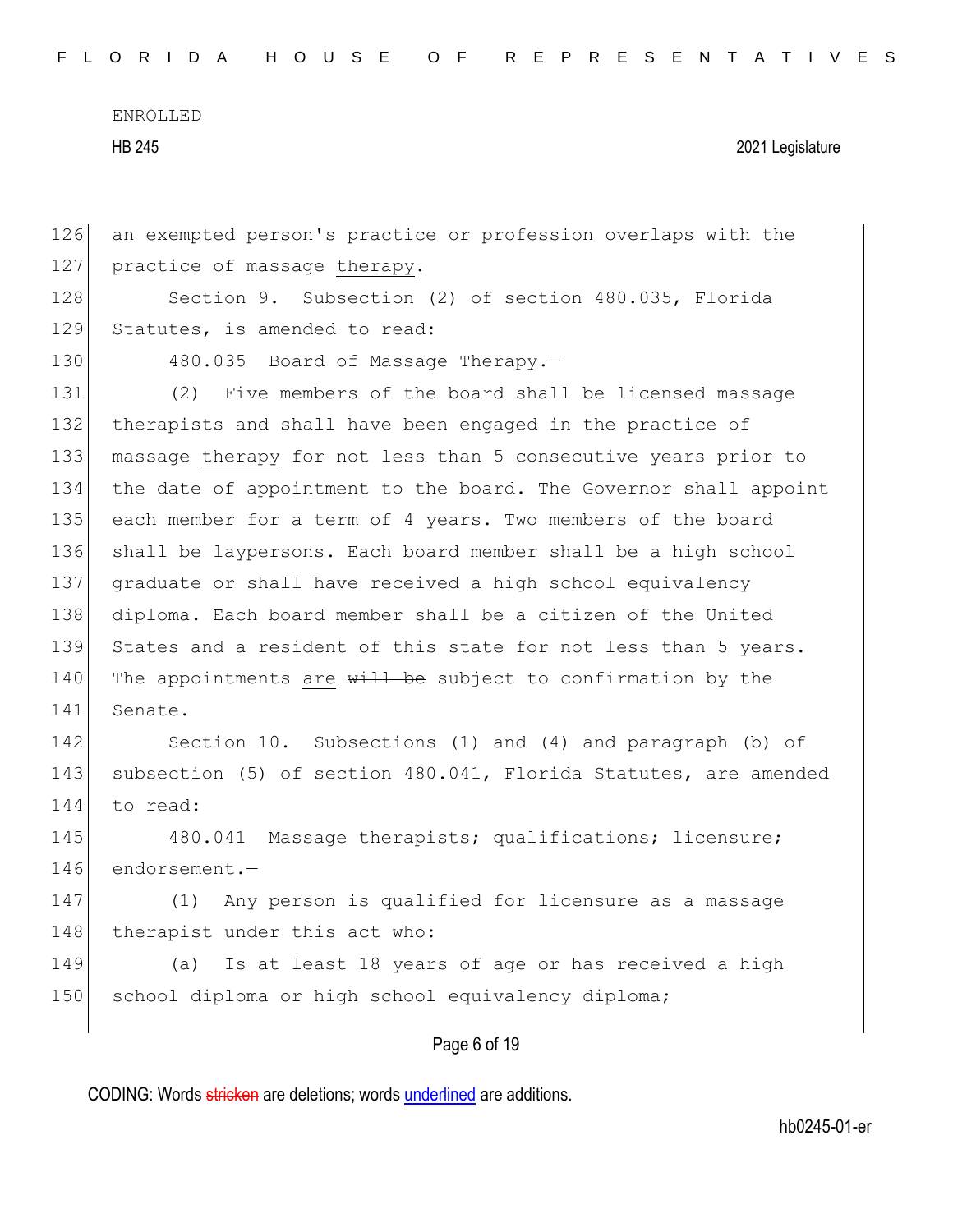151 (b) Has completed a course of study at a board-approved

ENROLLED HB 245 2021 Legislature

152 massage therapy school that meets standards adopted by the 153 board; and 154 (c) Has received a passing grade on a national examination 155 designated by the board. 156 (4) Upon an applicant's passing the examination and paying 157 the initial licensure fee, the department shall issue to the 158 applicant a license, valid until the next scheduled renewal 159 date, to practice massage therapy. 160 (5) The board shall adopt rules: 161 (b) Providing for educational standards, examination, and 162 certification for the practice of colonic irrigation, as defined 163 in s. 480.033 <del>s. 480.033(6)</del>, by massage therapists. 164 Section 11. Subsection (14) of section 480.043, Florida 165 Statutes, is amended to read: 166 480.043 Massage establishments; requisites; licensure; 167 inspection; human trafficking awareness training and policies.-168 (14) Except for the requirements of subsection (13), this 169 section does not apply to a physician licensed under chapter 170 457, chapter 458, chapter 459, or chapter 460 who employs a 171 licensed massage therapist to perform massage therapy on the 172 physician's patients at the physician's place of practice. This 173 subsection does not restrict investigations by the department 174 for violations of chapter 456 or this chapter. 175 Section 12. Paragraphs (a), (b), (c), (f), (q), (h), (i),

Page 7 of 19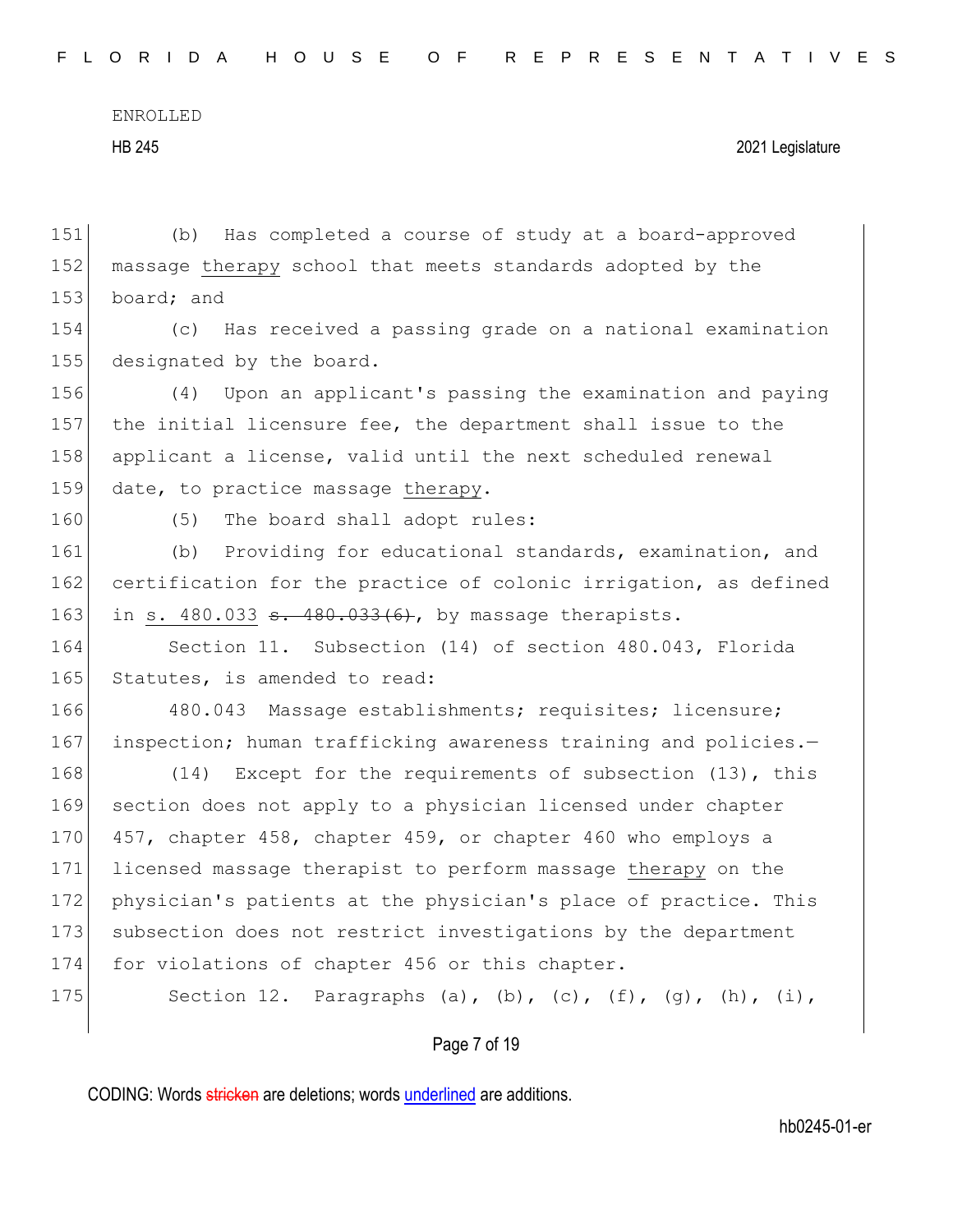HB 245 2021 Legislature

176 and (o) of subsection (1) of section 480.046, Florida Statutes, 177 are amended to read:

178 480.046 Grounds for disciplinary action by the board. 179 (1) The following acts constitute grounds for denial of a 180 license or disciplinary action, as specified in s.  $456.072(2)$ :

181 (a) Attempting to procure a license to practice massage 182 therapy by bribery or fraudulent misrepresentation.

183 (b) Having a license to practice massage therapy revoked, 184 suspended, or otherwise acted against, including the denial of 185 licensure, by the licensing authority of another state, 186 territory, or country.

187 (c) Being convicted or found guilty, regardless of 188 adjudication, of a crime in any jurisdiction which directly 189 relates to the practice of massage therapy or to the ability to 190 practice massage therapy. Any plea of nolo contendere shall be 191 considered a conviction for purposes of this chapter.

192 (f) Aiding, assisting, procuring, or advising any 193 unlicensed person to practice massage therapy contrary to the 194 provisions of this chapter or to a rule of the department or the 195 board.

196 (g) Making deceptive, untrue, or fraudulent 197 representations in the practice of massage therapy.

198 (h) Being unable to practice massage therapy with 199 reasonable skill and safety by reason of illness or use of 200 alcohol, drugs, narcotics, chemicals, or any other type of

Page 8 of 19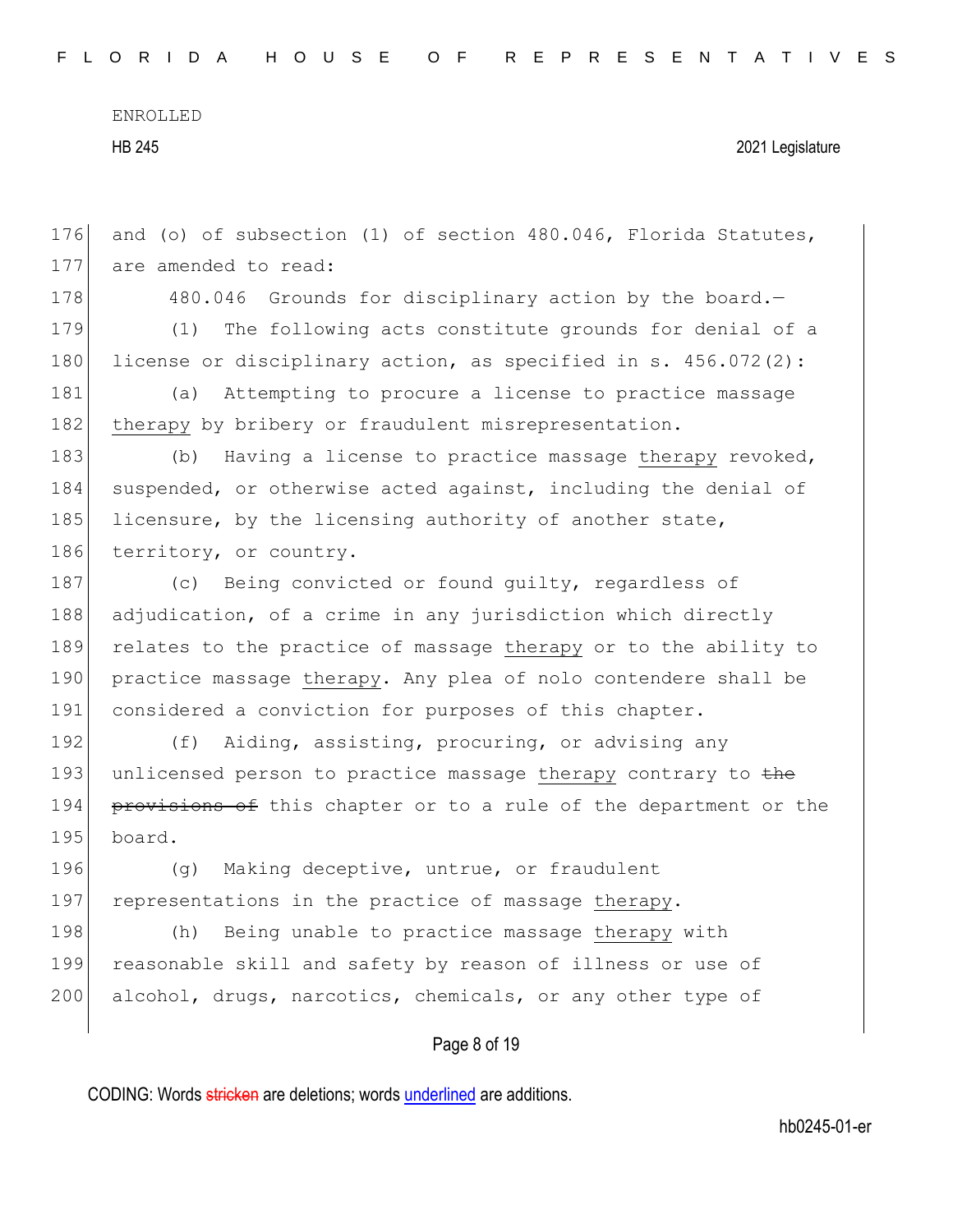HB 245 2021 Legislature

201 | material or as a result of any mental or physical condition. In 202 enforcing this paragraph, the department shall have, upon 203 probable cause, may authority to compel a massage therapist to 204 submit to a mental or physical examination by physicians 205 designated by the department. Failure of a massage therapist to 206 submit to such examination when so directed, unless the failure 207 was due to circumstances beyond her or his control, constitutes 208 shall constitute an admission of the allegations against her or 209 him, consequent upon which a default and final order may be 210 entered without the taking of testimony or presentation of 211 evidence. A massage therapist affected under this paragraph 212 shall at reasonable intervals be afforded an opportunity to 213 demonstrate that she or he can resume the competent practice of 214 massage therapy with reasonable skill and safety to clients.

215 (i) Gross or repeated malpractice or the failure to 216 practice massage therapy with that level of care, skill, and 217 treatment which is recognized by a reasonably prudent massage 218 therapist as being acceptable under similar conditions and 219 circumstances.

220 (o) Practicing massage therapy at a site, location, or 221 place which is not duly licensed as a massage establishment, 222 except that a massage therapist, as provided by  $r$ ules adopted by 223  $\overline{the}$  board rule, may provide massage therapy services, excluding 224 colonic irrigation, at the residence of a client, at the office 225 of the client, at a sports event, at a convention, or at a trade

Page 9 of 19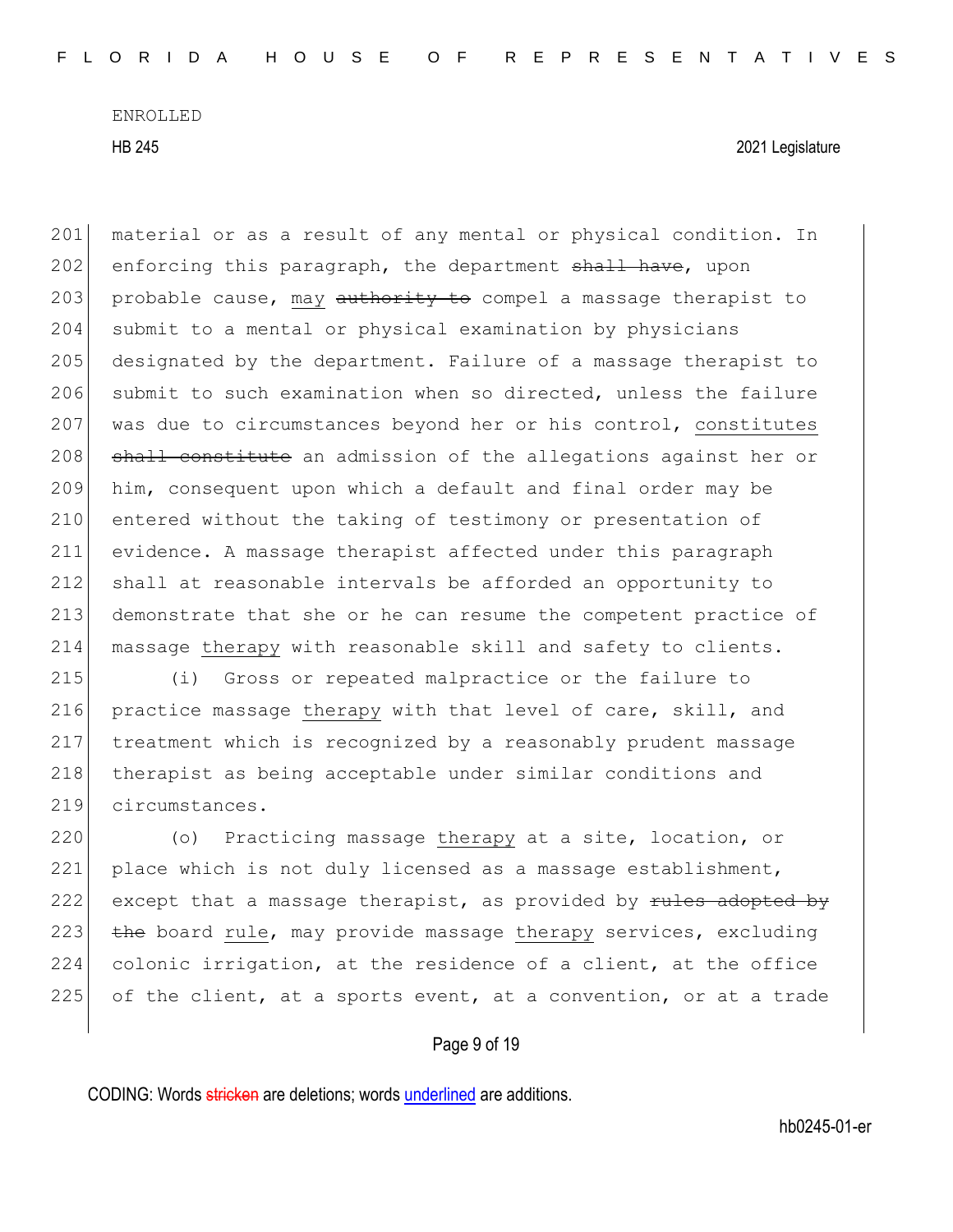| 226 | show.                                                            |
|-----|------------------------------------------------------------------|
| 227 | Section 13. Section 480.0465, Florida Statutes, is amended       |
| 228 | to read:                                                         |
| 229 | 480.0465 Advertisement. - Each massage therapist or massage      |
| 230 | establishment licensed under the provisions of this act shall    |
| 231 | include the number of the license in any advertisement of        |
| 232 | massage therapy services appearing in a newspaper, airwave       |
| 233 | transmission, telephone directory, or other advertising medium.  |
| 234 | Pending licensure of a new massage establishment under pursuant  |
| 235 | to the provisions of s. 480.043(7), the license number of a      |
| 236 | licensed massage therapist who is an owner or principal officer  |
| 237 | of the establishment may be used in lieu of the license number   |
| 238 | for the establishment.                                           |
| 239 | Section 14. Paragraphs (a), (b), and (c) of subsection $(1)$     |
| 240 | of section 480.047, Florida Statutes, are amended to read:       |
| 241 | 480.047 Penalties.-                                              |
| 242 | (1)<br>It is unlawful for any person to:                         |
| 243 | Hold himself or herself out as a massage therapist or<br>(a)     |
| 244 | to practice massage therapy unless duly licensed under this      |
| 245 | chapter or unless otherwise specifically exempted from licensure |
| 246 | under this chapter.                                              |
| 247 | Operate any massage establishment unless it has been<br>(b)      |
| 248 | duly licensed as provided herein, except that nothing herein     |
| 249 | shall be construed to prevent the teaching of massage therapy in |
| 250 | this state at a board-approved massage therapy school.           |
|     | Page 10 of 19                                                    |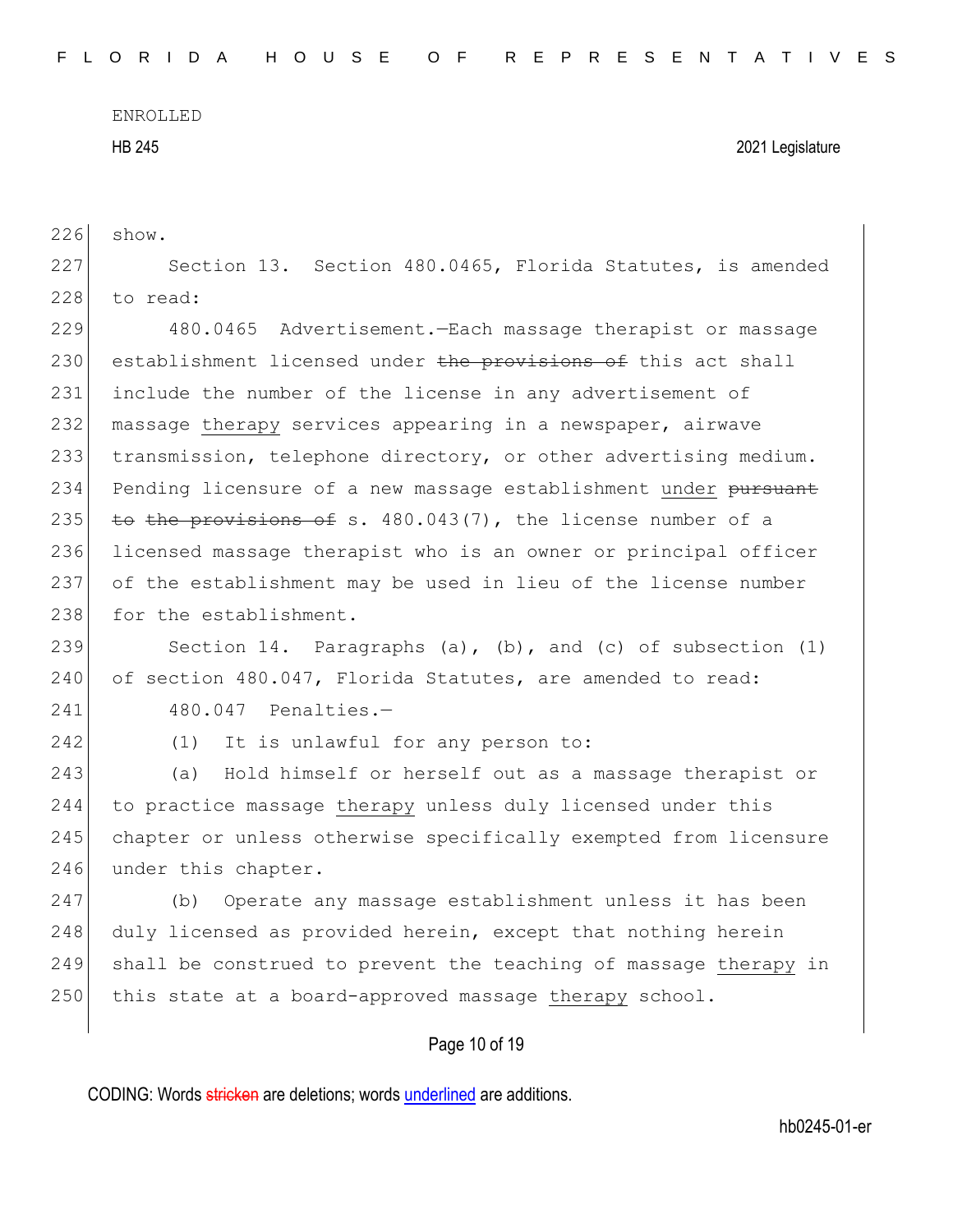251 (c) Permit an employed person to practice massage therapy 252 unless duly licensed as provided herein. 253 Section 15. Section 480.052, Florida Statutes, is amended 254 to read: 255 480.052 Power of county or municipality to regulate 256 massage therapy.  $-A$  county or municipality, within its 257 jurisdiction, may regulate persons and establishments licensed 258 under this chapter. Such requlation shall not exceed the powers 259 of the state under this act or be inconsistent with this act. 260 This section shall not be construed to prohibit a county or 261 municipality from enacting any regulation of persons or 262 establishments not licensed pursuant to this act. 263 Section 16. Subsections (1) and (2) of section 480.0535, 264 Florida Statutes, are amended to read: 265 480.0535 Documents required while working in a massage 266 establishment.— 267 (1) In order to provide the department and law enforcement 268 agencies the means to more effectively identify, investigate, 269 and arrest persons engaging in human trafficking, a person 270 employed by a massage establishment and any person performing 271 massage therapy therein must immediately present, upon the 272 request of an investigator of the department or a law 273 enforcement officer, valid government identification while in 274 the establishment. A valid government identification for the 275 purposes of this section is:

# Page 11 of 19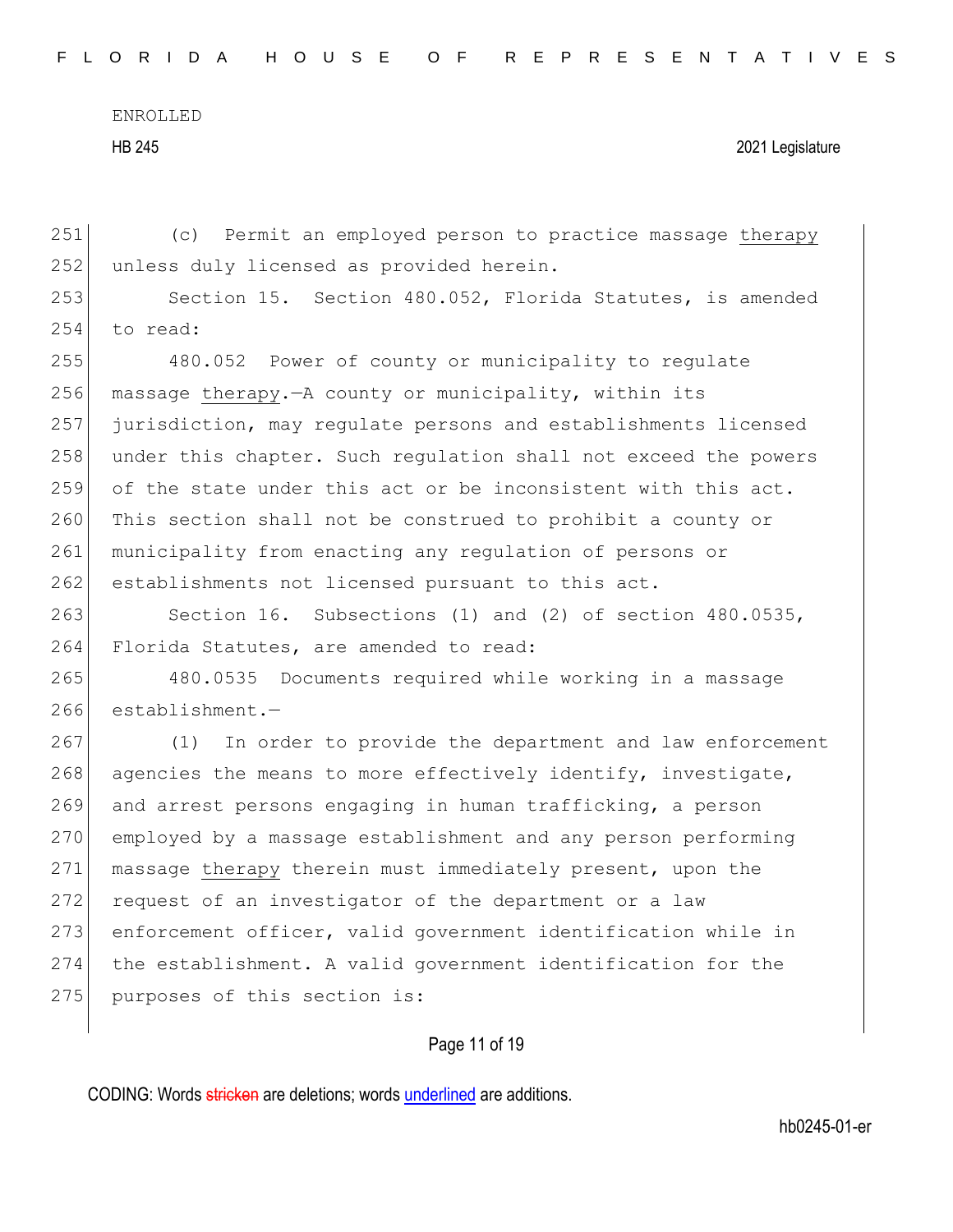|  |  |  |  |  |  | FLORIDA HOUSE OF REPRESENTATIVES |  |  |  |  |  |  |  |  |  |  |  |
|--|--|--|--|--|--|----------------------------------|--|--|--|--|--|--|--|--|--|--|--|
|  |  |  |  |  |  |                                  |  |  |  |  |  |  |  |  |  |  |  |

|     | Page 12 of 19                                                   |
|-----|-----------------------------------------------------------------|
| 300 | Section 17. Section 627.6407, Florida Statutes, is amended      |
| 299 | identification while in the establishment.                      |
| 298 | department or a law enforcement officer, valid government       |
| 297 | immediately present, upon the request of an investigator of the |
| 296 | massage therapy in the massage establishment is able to         |
| 295 | Ensure that each employee and any person performing<br>(b)      |
| 294 | therapy in the establishment.                                   |
| 293 | (1) (a) for each employee and any person performing massage     |
| 292 | A copy of the documentation specified in paragraph<br>2.        |
| 291 | establishment.                                                  |
| 290 | 1. Valid government identification while in the                 |
| 289 | investigator of the department or a law enforcement officer:    |
| 288 | Immediately present, upon the request of an<br>(a)              |
| 287 | (2)<br>A person operating a massage establishment must:         |
| 286 | issued by the United States Department of Homeland Security.    |
| 285 | A valid, unexpired employment authorization card<br>(f)         |
| 284 | (green card); or                                                |
| 283 | A valid, unexpired alien registration receipt card<br>(e)       |
| 282 | States Department of Homeland Security;                         |
| 281 | A naturalization certificate issued by the United<br>(d)        |
| 280 | A valid, unexpired United States passport;<br>(C)               |
| 279 | state, territory, or district of the United States;             |
| 278 | A valid, unexpired identification card issued by any<br>(b)     |
| 277 | territory, or district of the United States;                    |
| 276 | (a) A valid, unexpired driver license issued by any state,      |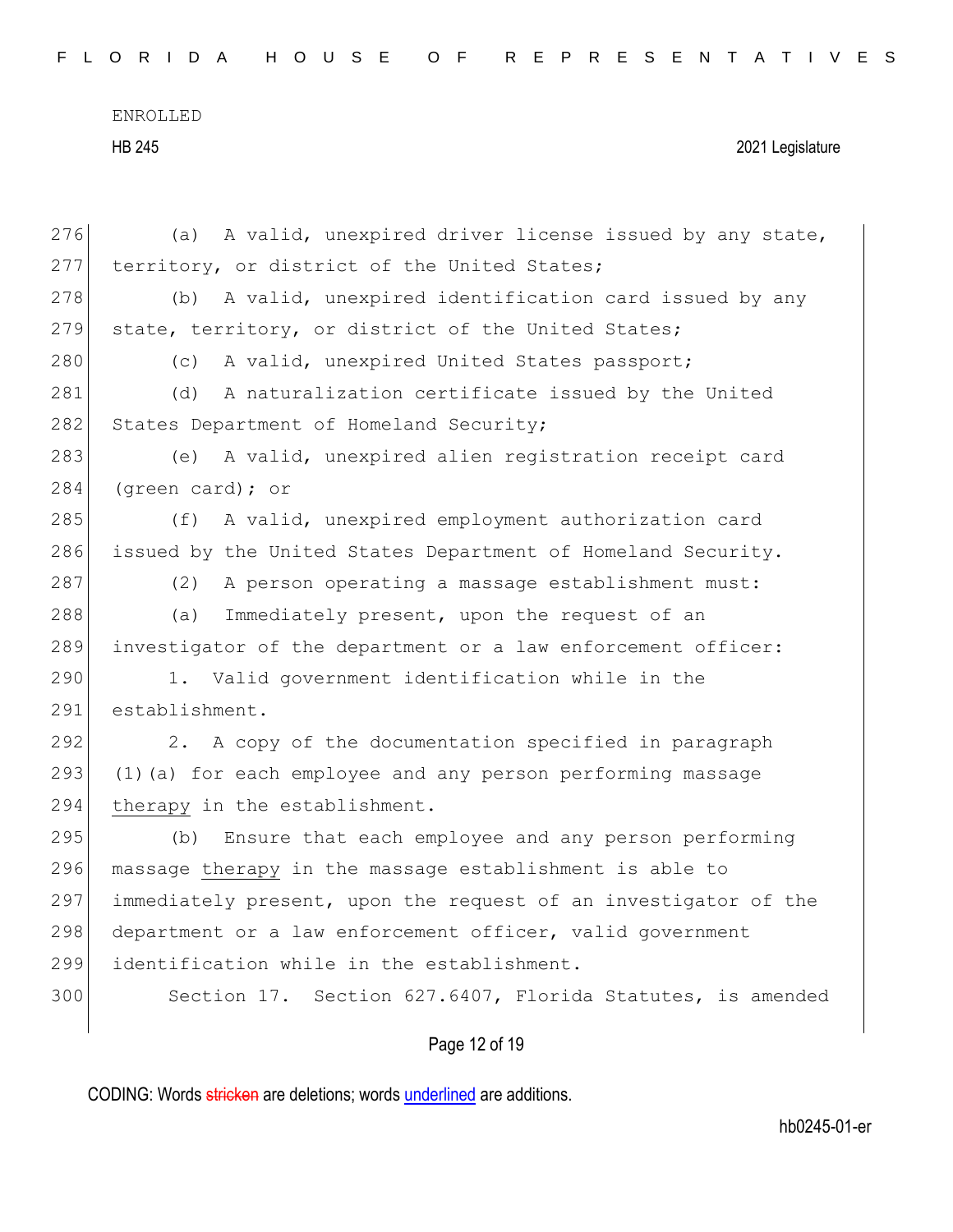| 301 | to read:                                                         |
|-----|------------------------------------------------------------------|
| 302 | 627.6407 Massage. - Any policy of health insurance that          |
| 303 | provides coverage for massage shall also cover the services of   |
| 304 | persons licensed to practice massage therapy pursuant to chapter |
| 305 | 480, where the massage therapy, as defined in chapter 480, has   |
| 306 | been prescribed by a physician licensed under chapter 458,       |
| 307 | chapter 459, chapter 460, or chapter 461, as being medically     |
| 308 | necessary and the prescription specifies the number of           |
| 309 | treatments.                                                      |
| 310 | Section 18. Section 627.6619, Florida Statutes, is amended       |
| 311 | to read:                                                         |
| 312 | 627.6619 Massage. - Any policy of health insurance that          |
| 313 | provides coverage for massage shall also cover the services of   |
| 314 | persons licensed to practice massage therapy pursuant to chapter |
| 315 | 480, where the massage therapy, as defined in chapter 480, has   |
| 316 | been prescribed by a physician licensed under chapter 458,       |
| 317 | chapter 459, chapter 460, or chapter 461, as being medically     |
| 318 | necessary and the prescription specifies the number of           |
| 319 | treatments.                                                      |
| 320 | Section 19. Paragraph (a) of subsection (1) of section           |
| 321 | 627.736, Florida Statutes, is amended to read:                   |
| 322 | 627.736 Required personal injury protection benefits;            |
| 323 | exclusions; priority; claims.-                                   |
| 324 | REQUIRED BENEFITS. - An insurance policy complying with<br>(1)   |
| 325 | the security requirements of s. 627.733 must provide personal    |
|     |                                                                  |

Page 13 of 19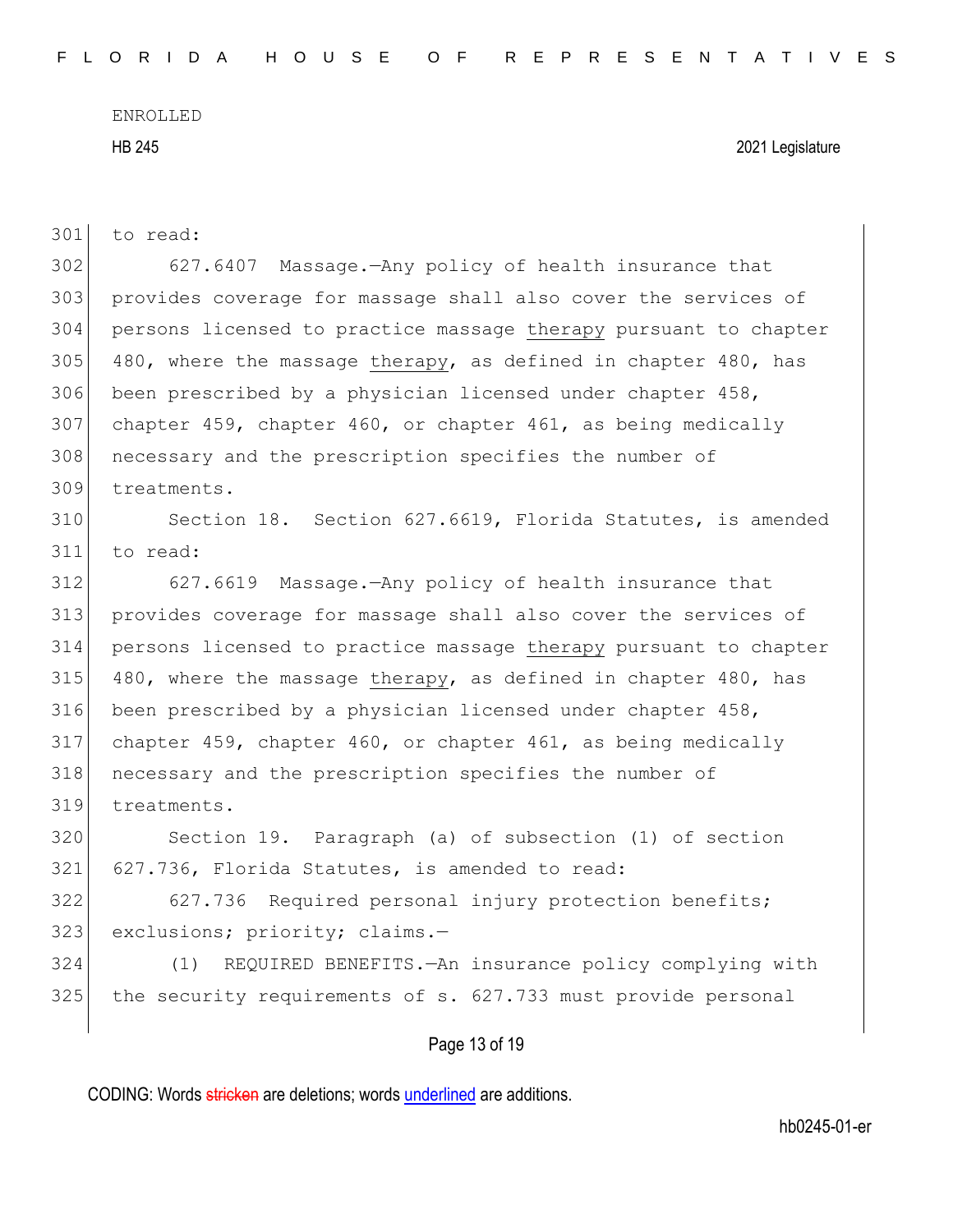HB 245 2021 Legislature

 injury protection to the named insured, relatives residing in the same household, persons operating the insured motor vehicle, passengers in the motor vehicle, and other persons struck by the motor vehicle and suffering bodily injury while not an occupant of a self-propelled vehicle, subject to subsection (2) and paragraph (4)(e), to a limit of \$10,000 in medical and disability benefits and \$5,000 in death benefits resulting from bodily injury, sickness, disease, or death arising out of the ownership, maintenance, or use of a motor vehicle as follows:

 (a) Medical benefits.—Eighty percent of all reasonable expenses for medically necessary medical, surgical, X-ray, dental, and rehabilitative services, including prosthetic devices and medically necessary ambulance, hospital, and nursing services if the individual receives initial services and care pursuant to subparagraph 1. within 14 days after the motor vehicle accident. The medical benefits provide reimbursement only for:

343 1. Initial services and care that are lawfully provided, supervised, ordered, or prescribed by a physician licensed under chapter 458 or chapter 459, a dentist licensed under chapter 466, a chiropractic physician licensed under chapter 460, or an advanced practice registered nurse registered under s. 464.0123 or that are provided in a hospital or in a facility that owns, or is wholly owned by, a hospital. Initial services and care may also be provided by a person or entity licensed under part III

### Page 14 of 19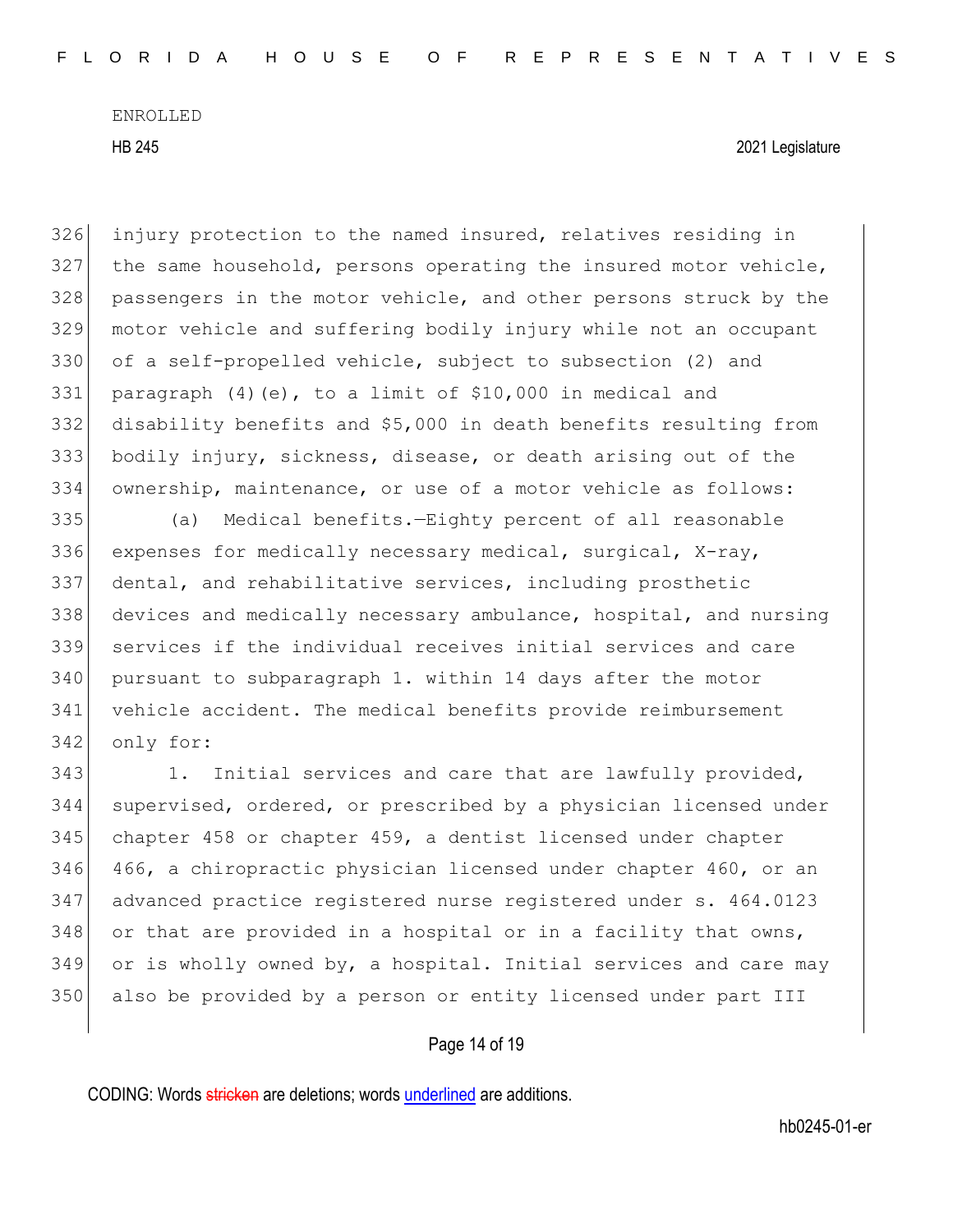351 of chapter 401 which provides emergency transportation and 352 treatment.

 2. Upon referral by a provider described in subparagraph 1., followup services and care consistent with the underlying medical diagnosis rendered pursuant to subparagraph 1. which may 356 be provided, supervised, ordered, or prescribed only by a physician licensed under chapter 458 or chapter 459, a chiropractic physician licensed under chapter 460, a dentist licensed under chapter 466, or an advanced practice registered 360 nurse registered under s. 464.0123, or, to the extent permitted 361 by applicable law and under the supervision of such physician, 362 osteopathic physician, chiropractic physician, or dentist, by a physician assistant licensed under chapter 458 or chapter 459 or an advanced practice registered nurse licensed under chapter 464. Followup services and care may also be provided by the following persons or entities:

367 a. A hospital or ambulatory surgical center licensed under 368 chapter 395.

369 b. An entity wholly owned by one or more physicians 370 licensed under chapter 458 or chapter 459, chiropractic 371 physicians licensed under chapter 460, advanced practice 372 registered nurses registered under s. 464.0123, or dentists 373 licensed under chapter 466 or by such practitioners and the 374 spouse, parent, child, or sibling of such practitioners. 375 c. An entity that owns or is wholly owned, directly or

# Page 15 of 19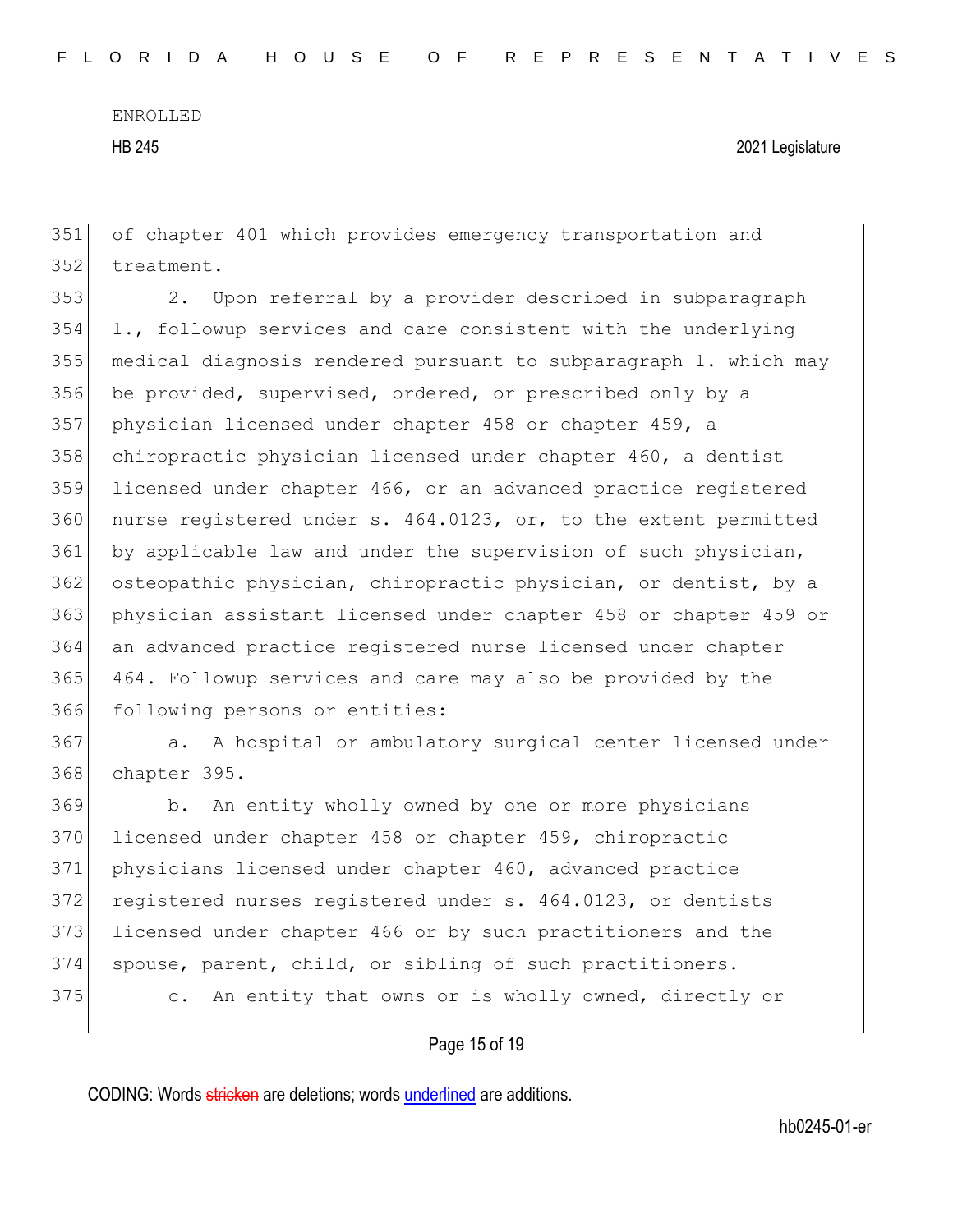| 376 | indirectly, by a hospital or hospitals.                                 |  |  |  |  |  |  |  |  |  |
|-----|-------------------------------------------------------------------------|--|--|--|--|--|--|--|--|--|
| 377 | A physical therapist licensed under chapter 486, based<br>d.            |  |  |  |  |  |  |  |  |  |
| 378 | upon a referral by a provider described in this subparagraph.           |  |  |  |  |  |  |  |  |  |
| 379 | A health care clinic licensed under part X of chapter<br>e <sub>1</sub> |  |  |  |  |  |  |  |  |  |
| 380 | 400 which is accredited by an accrediting organization whose            |  |  |  |  |  |  |  |  |  |
| 381 | standards incorporate comparable regulations required by this           |  |  |  |  |  |  |  |  |  |
| 382 | state, or                                                               |  |  |  |  |  |  |  |  |  |
| 383 | Has a medical director licensed under chapter 458,<br>(T)               |  |  |  |  |  |  |  |  |  |
| 384 | chapter 459, or chapter 460;                                            |  |  |  |  |  |  |  |  |  |
| 385 | Has been continuously licensed for more than 3 years<br>(TI)            |  |  |  |  |  |  |  |  |  |
| 386 | or is a publicly traded corporation that issues securities              |  |  |  |  |  |  |  |  |  |
| 387 | traded on an exchange registered with the United States                 |  |  |  |  |  |  |  |  |  |
| 388 | Securities and Exchange Commission as a national securities             |  |  |  |  |  |  |  |  |  |
| 389 | exchange; and                                                           |  |  |  |  |  |  |  |  |  |
| 390 | (III) Provides at least four of the following medical                   |  |  |  |  |  |  |  |  |  |
| 391 | specialties:                                                            |  |  |  |  |  |  |  |  |  |
| 392 | General medicine.<br>(A)                                                |  |  |  |  |  |  |  |  |  |
| 393 | Radiography.<br>(B)                                                     |  |  |  |  |  |  |  |  |  |
| 394 | Orthopedic medicine.<br>(C)                                             |  |  |  |  |  |  |  |  |  |
| 395 | Physical medicine.<br>(D)                                               |  |  |  |  |  |  |  |  |  |
| 396 | Physical therapy.<br>(E)                                                |  |  |  |  |  |  |  |  |  |
| 397 | Physical rehabilitation.<br>(F)                                         |  |  |  |  |  |  |  |  |  |
| 398 | Prescribing or dispensing outpatient prescription<br>(G)                |  |  |  |  |  |  |  |  |  |
| 399 | medication.                                                             |  |  |  |  |  |  |  |  |  |
| 400 | Laboratory services.<br>(H)                                             |  |  |  |  |  |  |  |  |  |
|     |                                                                         |  |  |  |  |  |  |  |  |  |

Page 16 of 19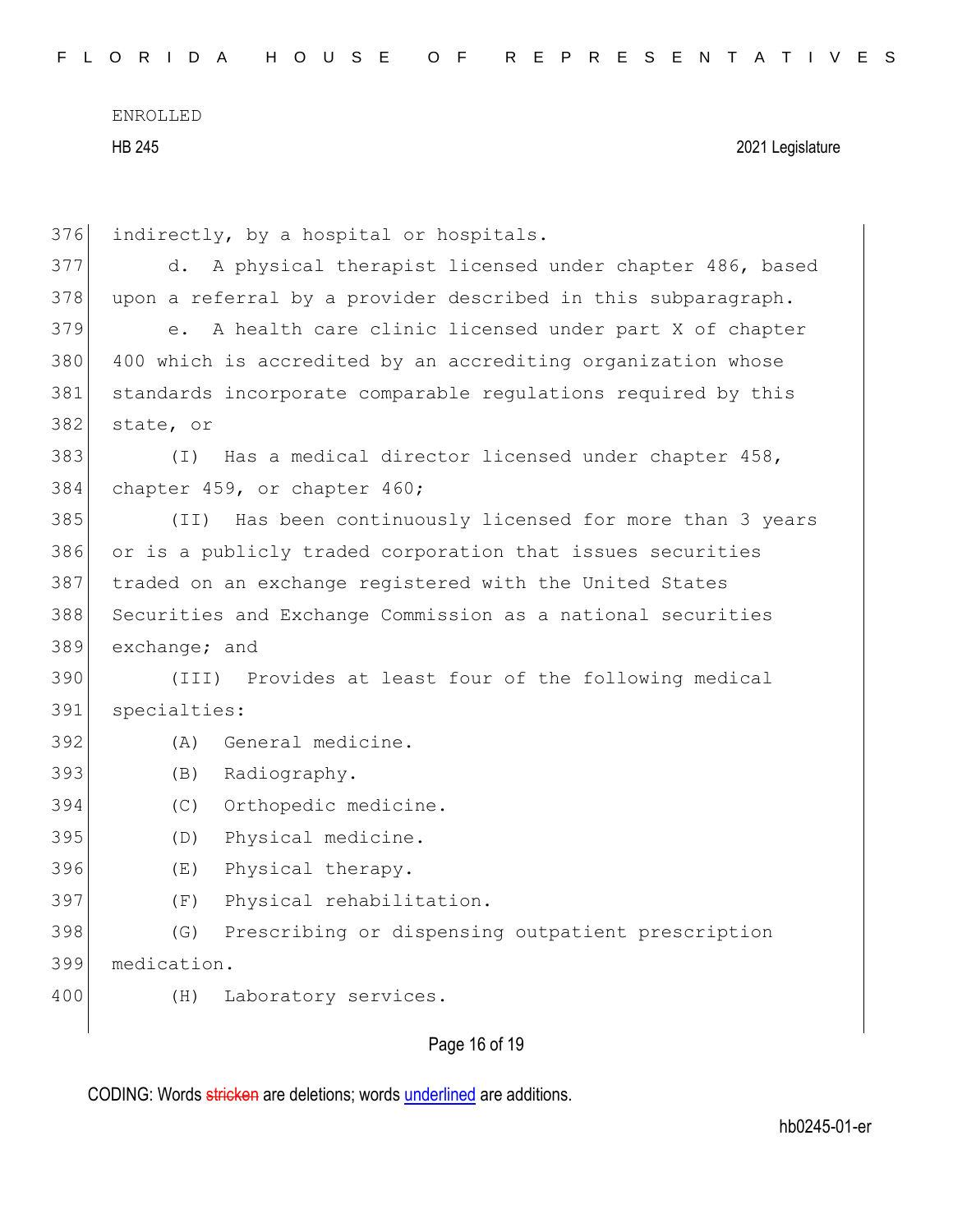HB 245 2021 Legislature

401 3. Reimbursement for services and care provided in  $402$  subparagraph 1. or subparagraph 2. up to \$10,000 if a physician 403 licensed under chapter 458 or chapter 459, a dentist licensed 404 under chapter 466, a physician assistant licensed under chapter 405 458 or chapter 459, or an advanced practice registered nurse 406 licensed under chapter 464 has determined that the injured 407 person had an emergency medical condition. 408 4. Reimbursement for services and care provided in 409 subparagraph 1. or subparagraph 2. is limited to  $$2,500$  if a 410 provider listed in subparagraph 1. or subparagraph 2. determines 411 that the injured person did not have an emergency medical 412 condition. 413 5. Medical benefits do not include massage therapy as 414 defined in s. 480.033 or acupuncture as defined in s. 457.102, 415 regardless of the person, entity, or licensee providing massage 416 therapy or acupuncture, and a licensed massage therapist or 417 licensed acupuncturist may not be reimbursed for medical 418 benefits under this section. 419 6. The Financial Services Commission shall adopt by rule

420 the form that must be used by an insurer and a health care 421 provider specified in sub-subparagraph 2.b., sub-subparagraph 422 2.c., or sub-subparagraph 2.e. to document that the health care 423 provider meets the criteria of this paragraph. Such rule must 424 include a requirement for a sworn statement or affidavit.

425

### Page 17 of 19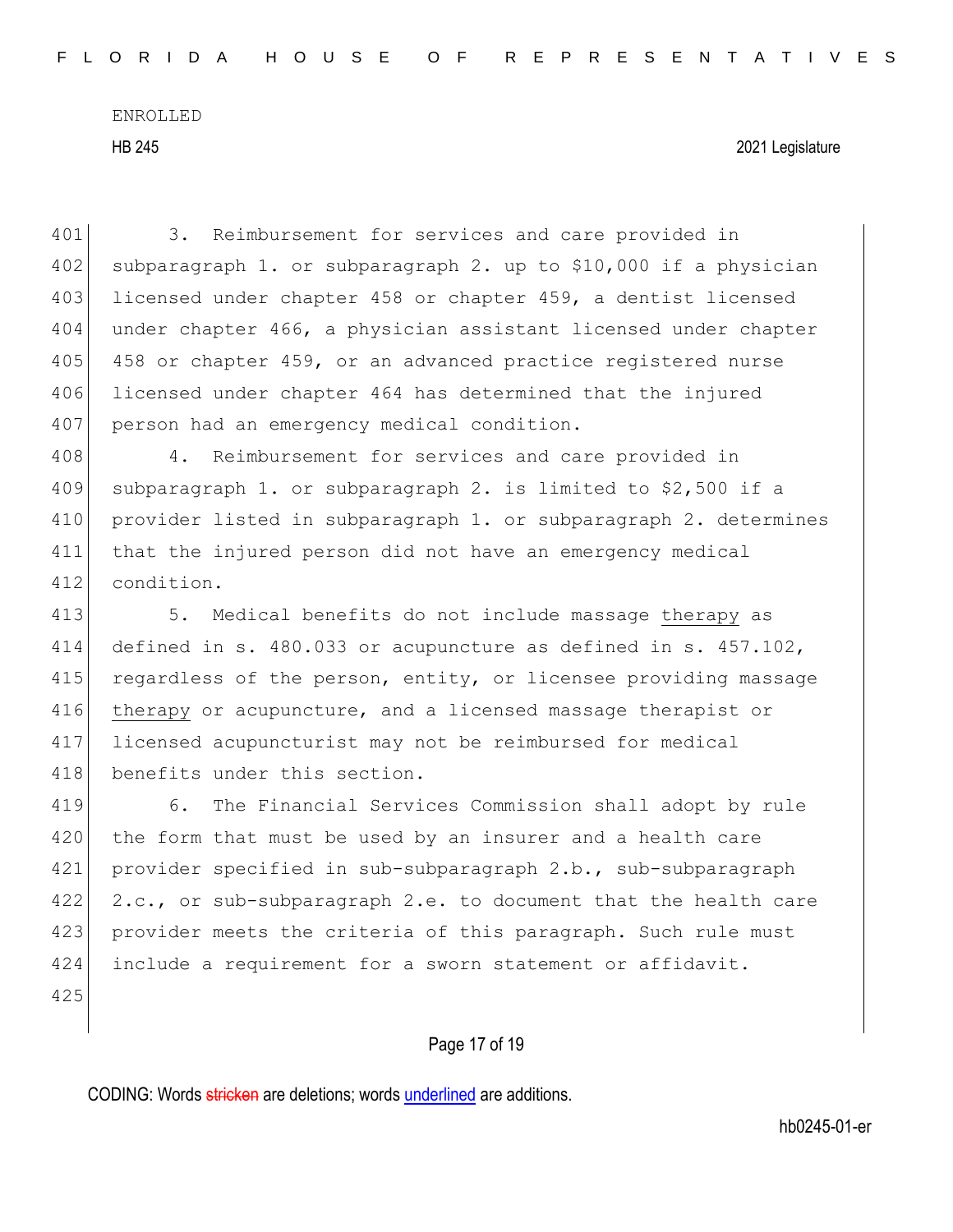HB 245 2021 Legislature

426 Only insurers writing motor vehicle liability insurance in this 427 state may provide the required benefits of this section, and 428 such insurer may not require the purchase of any other motor 429 vehicle coverage other than the purchase of property damage 430 liability coverage as required by s. 627.7275 as a condition for 431 providing such benefits. Insurers may not require that property 432 damage liability insurance in an amount greater than \$10,000 be 433 purchased in conjunction with personal injury protection. Such 434 insurers shall make benefits and required property damage 435 liability insurance coverage available through normal marketing 436 channels. An insurer writing motor vehicle liability insurance 437 in this state who fails to comply with such availability 438 requirement as a general business practice violates part IX of 439 chapter 626, and such violation constitutes an unfair method of 440 competition or an unfair or deceptive act or practice involving 441 | the business of insurance. An insurer committing such violation 442 is subject to the penalties provided under that part, as well as 443 those provided elsewhere in the insurance code.

444 Section 20. Subsection (37) of section 641.31, Florida 445 Statutes, is amended to read:

446 641.31 Health maintenance contracts.—

447 (37) All health maintenance contracts that provide 448 coverage for massage must also cover the services of persons 449 licensed to practice massage therapy pursuant to chapter 480 if 450 the massage is prescribed by a contracted physician licensed

# Page 18 of 19